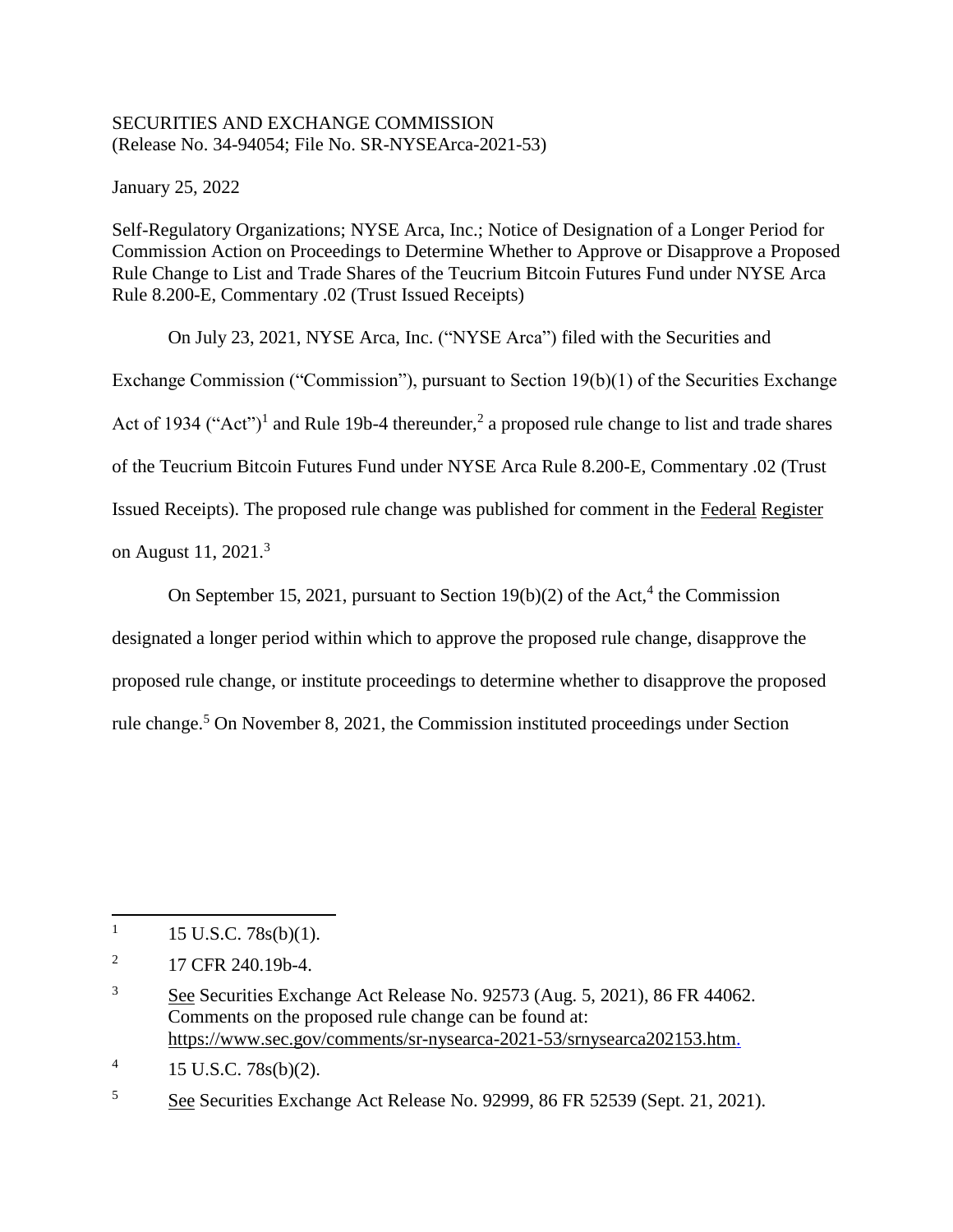$19(b)(2)(B)$  of the Act<sup>6</sup> to determine whether to approve or disapprove the proposed rule change.<sup>7</sup>

Section  $19(b)(2)$  of the Act<sup>8</sup> provides that, after initiating proceedings, the Commission shall issue an order approving or disapproving the proposed rule change not later than 180 days after the date of publication of notice of filing of the proposed rule change. The Commission may extend the period for issuing an order approving or disapproving the proposed rule change, however, by not more than 60 days if the Commission determines that a longer period is appropriate and publishes the reasons for such determination. The proposed rule change was published for comment in the Federal Register on August 11, 2021.<sup>9</sup> The 180th day after publication of the proposed rule change is February 7, 2022. The Commission is extending the time period for approving or disapproving the proposed rule change for an additional 60 days.

The Commission finds that it is appropriate to designate a longer period within which to issue an order approving or disapproving the proposed rule change so that it has sufficient time to consider the proposed rule change and the issues raised in the comments that have been submitted in connection therewith. Accordingly, the Commission, pursuant to Section 19(b)(2)

l

<sup>6</sup> 15 U.S.C. 78s(b)(2)(B).

<sup>&</sup>lt;sup>7</sup> See Securities Exchange Act Release No. 93534, 86 FR 63082 (Nov. 15, 2021).

<sup>8</sup> 15 U.S.C. 78s(b)(2).

<sup>&</sup>lt;sup>9</sup> See supra note 3.